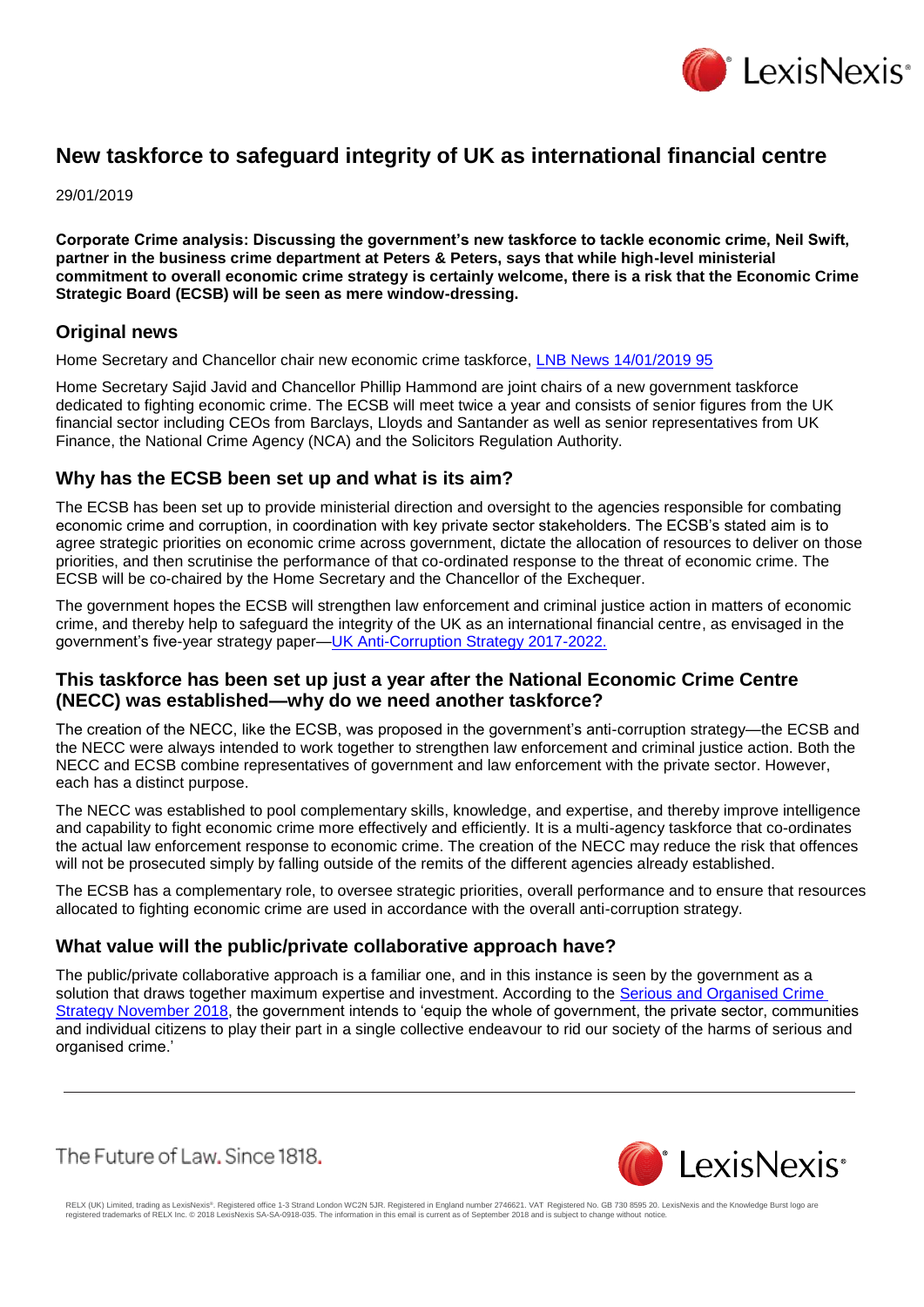

The perceived value of this approach is in the global picture of economic crime in the UK that can be drawn by the various stakeholders, which can shape more robust and effective solutions to any weaknesses or dangers identified. Beyond the maxim 'knowledge is power,' the co-operation of businesses as allies of law enforcement, rather than as easy targets of ever-increasing compliance strictures and sanctions, has doubtless been identified as a more attractive message to the private sector in tackling corruption and economic crime.

The Joint Money Laundering Intelligence Taskforce (JMLIT), active since 2015, is a good example of this public/private collaboration, which is now being imitated internationally. JMLIT is an information-sharing partnership between the financial sector and law enforcement, intelligence from which has helped improve understanding of how criminals take advantage of the UK's financial systems and has led to over 130 arrests. JMLIT has since been absorbed into the NECC, which is also based on the collaborative model.

# **Is there anything the taskforce does not address? And if so, should it?**

The remit of the ECSB is very broad, that is to supervise the enforcement of economic crime in the UK by reference to priorities determined by the broad church of its members, being those with the greatest interest in reducing economic crime. Given its self-defining breadth, it is difficult to envisage anything that, if needed to be addressed, the ECSB would then not have a mandate to manage.

# **What can practitioners expect to see from the ECSB?**

In the long-term, practitioners can expect to see priorities in the fight against corruption and economic crime informed by collaboration with private businesses. The aim is to ensure government expenditure on law enforcement is more cost-effective, and the enforcement agencies are more targeted in their approach and more efficient in their methodologies.

In its first meeting, the Home Secretary announced £3.5m of Home Office funding to support work to reform the suspicious activity reports regime. Practitioners and law enforcement have been aware for some time that the regime is buckling under its own workload, receiving an overwhelming 463,938 reports during 2017–2018, into a system designed to receive 20,000 reports a year. The public/private collaboration would be immediately vindicated if the ECSB can help deliver a reformed regime that streamlines and focuses reporting for the benefit of the investigating authorities, while improving private sector confidence that their compliance budgets are well spent—however, whether £3.5m is sufficient, particularly given the need for investment in technology for the long term, is debatable.

What is certainly welcome is high-level ministerial commitment to overall economic crime strategy.

### **Are there any other points of interest worth mentioning here?**

There is a risk that the ECSB will be seen as mere window-dressing. Most arms of law enforcement, including the police and the Crown Prosecution Service, have seen substantial budget cuts over recent years. Drives towards efficiency and effectiveness in areas of government spending generally involve less rather than more funding. For those who believe that bad management contributes to poor performance more than insufficient resources, the ECSB will be seen as a means of exerting a greater degree of strategic control over how resources are used. Only time will tell, but changes over the last few years to funding the Serious Fraud Office, with first a reduction in its overall operating budget coupled with blockbuster funding, followed by the volte face back to financial self-governance, may be prophetic.

*Neil Swift has extensive and broad experience in business crime, advising individual and corporate clients in relation to investigations and prosecutions by all major UK agencies, in particular the Serious Fraud Office (SFO), the Financial Conduct Authority and HMRC. He frequently advises professionals and professional firms in relation to their regulatory obligations. He also advises clients who are the subject of law enforcement enquiries overseas, and who are or may be the subject of Interpol notices or extradition proceedings. Swift regularly represents clients in highprofile corruption cases, acting for both company directors and companies in relation to enquiries being conducted by*  the SFO, often in conjunction with overseas law enforcement, particularly the US Department of Justice. Much of

The Future of Law, Since 1818.



RELX (UK) Limited, trading as LexisNexis®. Registered office 1-3 Strand London WC2N 5JR. Registered in England number 2746621. VAT Registered No. GB 730 8595 20. LexisNexis and the Knowledge Burst logo are<br>registered trade